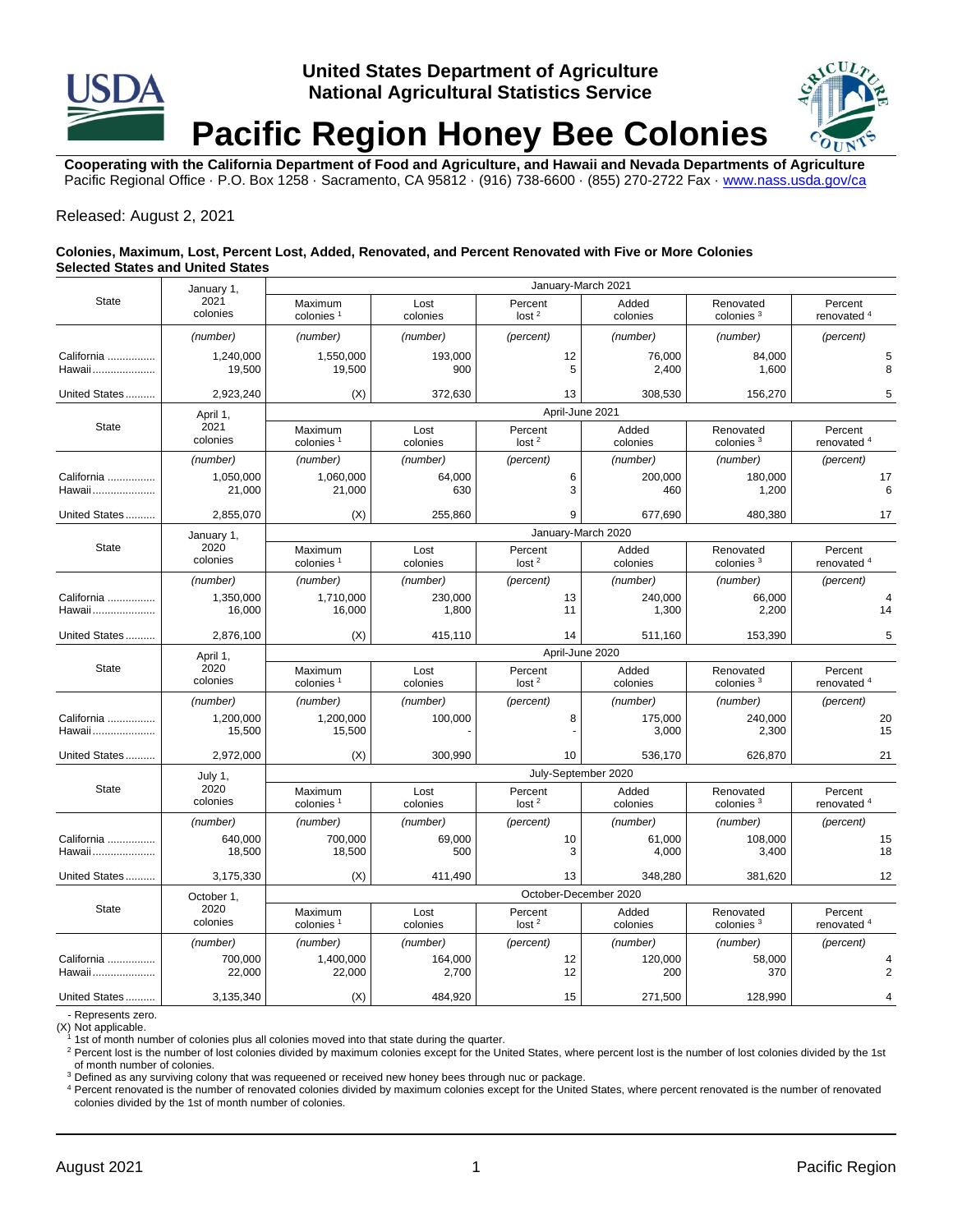#### **Colony Health Stressors with Five or More Colonies - Selected States and United States**

[Percent of colonies affected by stressors anytime during the quarter. A colony may be affected by multiple stressors during the quarter]

|                      | January-March 2021    |                                           |                       |             |                    |            |  |  |  |  |  |
|----------------------|-----------------------|-------------------------------------------|-----------------------|-------------|--------------------|------------|--|--|--|--|--|
| <b>State</b>         | Varroa<br>mites       | Other pests<br>and parasites <sup>1</sup> | Diseases <sup>2</sup> | Pesticides  | Other $3$          | Unknown    |  |  |  |  |  |
|                      | (percent)             | (percent)                                 | (percent)             | (percent)   | (percent)          | (percent)  |  |  |  |  |  |
| California<br>Hawaii | 29.9<br>49.0          | 5.7<br>52.2                               | 1.7                   | 7.2         | 6.2<br>4.7         | 3.4        |  |  |  |  |  |
| United States        | 31.3                  | 8.8                                       | 2.2                   | 6.3         | 6.5                | 3.3        |  |  |  |  |  |
| <b>State</b>         | April-June 2021       |                                           |                       |             |                    |            |  |  |  |  |  |
|                      | Varroa<br>mites       | Other pests<br>and parasites <sup>1</sup> | Diseases <sup>2</sup> | Pesticides  | Other <sup>3</sup> | Unknown    |  |  |  |  |  |
|                      | (percent)             | (percent)                                 | (percent)             | (percent)   | (percent)          | (percent)  |  |  |  |  |  |
| California<br>Hawaii | 42.4<br>93.3          | 11.5<br>65.3                              | 7.7                   | 16.1<br>(Z) | 11.6<br>(Z)        | 3.8<br>(Z) |  |  |  |  |  |
| United States        | 48.7                  | 12.8                                      | 5.5                   | 12.3        | 11.3               | 3.9        |  |  |  |  |  |
| <b>State</b>         | January-March 2020    |                                           |                       |             |                    |            |  |  |  |  |  |
|                      | Varroa<br>mites       | Other pests<br>and parasites <sup>1</sup> | Diseases <sup>2</sup> | Pesticides  | Other <sup>3</sup> | Unknown    |  |  |  |  |  |
|                      | (percent)             | (percent)                                 | (percent)             | (percent)   | (percent)          | (percent)  |  |  |  |  |  |
| California<br>Hawaii | 22.4<br>75.3          | 6.0<br>60.8                               | 5.0<br>(Z)            | 5.3         | 5.3<br>(Z)         | 4.2<br>(Z) |  |  |  |  |  |
| United States        | 25.5                  | 8.0                                       | 4.4                   | 5.0         | 5.6                | 5.4        |  |  |  |  |  |
| <b>State</b>         | April-June 2020       |                                           |                       |             |                    |            |  |  |  |  |  |
|                      | Varroa<br>mites       | Other pests<br>and parasites <sup>1</sup> | Diseases <sup>2</sup> | Pesticides  | Other $3$          | Unknown    |  |  |  |  |  |
|                      | (percent)             | (percent)                                 | (percent)             | (percent)   | (percent)          | (percent)  |  |  |  |  |  |
| California<br>Hawaii | 33.6<br>43.1          | 4.8<br>41.1                               | 3.9<br>1.0            | 5.5         | 7.6<br>1.1         | 3.1        |  |  |  |  |  |
| United States        | 43.1                  | 12.5                                      | 5.5                   | 6.2         | 11.2               | 5.4        |  |  |  |  |  |
| <b>State</b>         | July-September 2020   |                                           |                       |             |                    |            |  |  |  |  |  |
|                      | Varroa<br>mites       | Other pests<br>and parasites <sup>1</sup> | Diseases <sup>2</sup> | Pesticides  | Other <sup>3</sup> | Unknown    |  |  |  |  |  |
|                      | (percent)             | (percent)                                 | (percent)             | (percent)   | (percent)          | (percent)  |  |  |  |  |  |
| California<br>Hawaii | 33.9<br>62.7          | 11.4<br>63.5                              | 7.3<br>(Z)            | 6.3<br>(Z)  | 8.1<br>0.5         | 3.6<br>(Z) |  |  |  |  |  |
| United States        | 55.7                  | 12.8                                      | 6.1                   | 21.7        | 13.8               | 4.1        |  |  |  |  |  |
| <b>State</b>         | October-December 2020 |                                           |                       |             |                    |            |  |  |  |  |  |
|                      | Varroa<br>mites       | Other pests<br>and parasites <sup>1</sup> | Diseases <sup>2</sup> | Pesticides  | Other $3$          | Unknown    |  |  |  |  |  |
|                      | (percent)             | (percent)                                 | (percent)             | (percent)   | (percent)          | (percent)  |  |  |  |  |  |
| California<br>Hawaii | 45.5<br>57.2          | 11.1<br>65.2                              | 7.1<br>(Z)            | 4.8         | 4.2<br>2.9         | 4.0        |  |  |  |  |  |
| United States        | 48.6                  | 11.0                                      | 6.8                   | 8.0         | 4.1                | 6.3        |  |  |  |  |  |
|                      |                       |                                           |                       |             |                    |            |  |  |  |  |  |

- Represents zero.

(Z) Less than half of the unit shown.

<sup>1</sup> Tracheal mites, nosema, hive beetle, wax moths, etc.<br><sup>2</sup> Includes American and European foulbrood, chalkbrood, stonebrood, paralysis (acute and chronic), kashmir, deformed wing, sacbrood, IAPV, Lake Sinai II, etc.

3 Includes weather, starvation, insufficient forage, queen failure, hive damage/destroyed, etc.